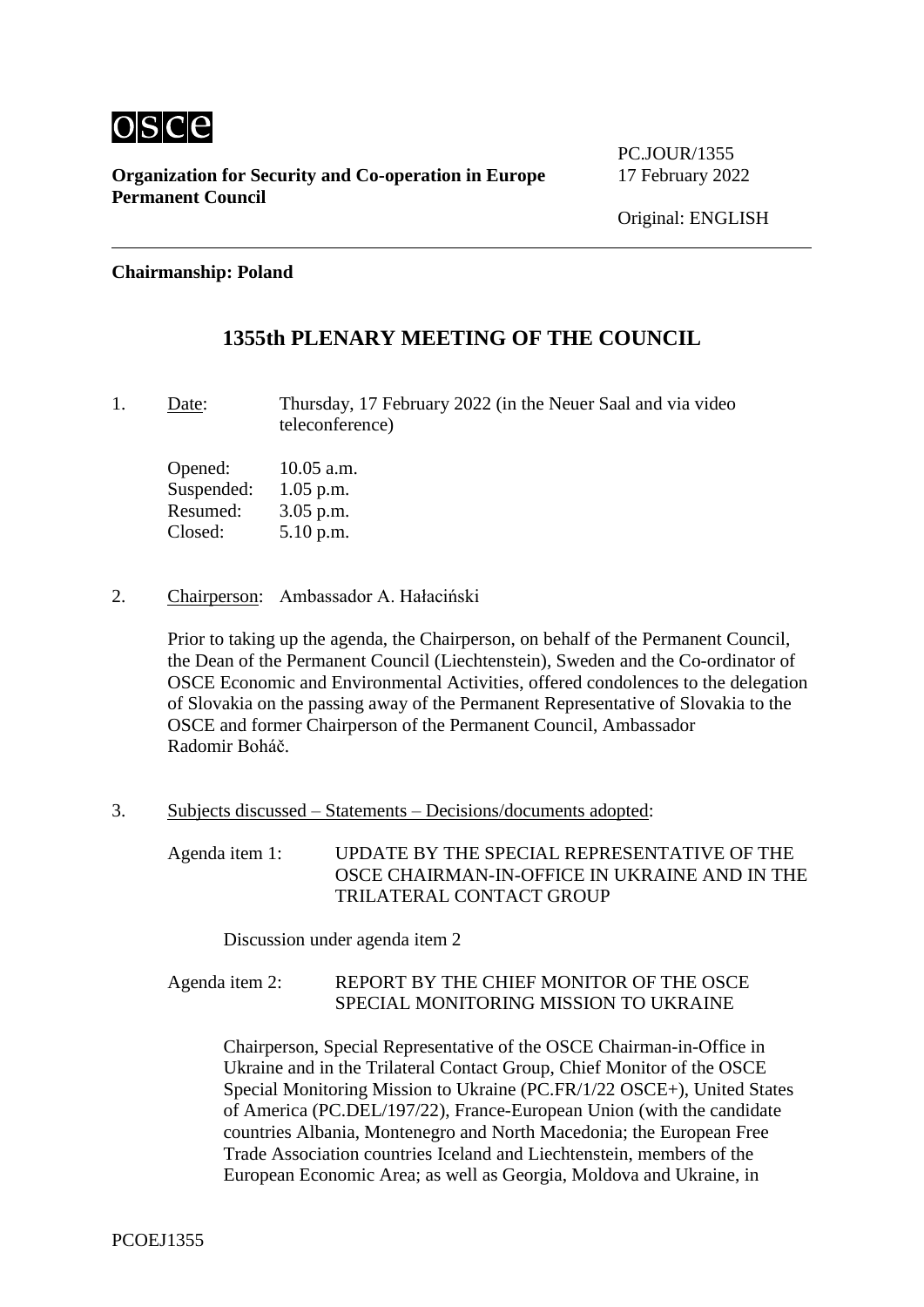alignment) (PC.DEL/211/22), Russian Federation (Annex 1), Canada (PC.DEL/223/22 OSCE+), Turkey (PC.DEL/228/22 OSCE+), United Kingdom (PC.DEL/329/22 OSCE+), Georgia (PC.DEL/218/22 OSCE+), Switzerland (PC.DEL/201/22 OSCE+), Norway (PC.DEL/199/22), Holy See (PC.DEL/198/22 OSCE+), Kyrgyzstan, San Marino (PC.DEL/220/22 Restr.), OSCE Parliamentary Assembly, Bosnia and Herzegovina (PC.DEL/221/22 OSCE+), Ukraine (PC.DEL/200/22)

Agenda item 3: THEMATIC REPORT OF THE SECRETARY GENERAL "STEPPING UP THE OSCE'S EFFORTS TO ADDRESS CHALLENGES CAUSED BY CLIMATE CHANGE"

Secretary General (SEC.GAL/27/22 OSCE+), France-European Union (with the candidate countries Albania, Montenegro, North Macedonia, Serbia and Turkey; the country of the Stabilisation and Association Process and potential candidate country Bosnia and Herzegovina; the European Free Trade Association countries Iceland, Liechtenstein and Norway, members of the European Economic Area; as well as Andorra, Georgia, Moldova, San Marino and Ukraine, in alignment) (PC.DEL/213/22/Rev.1), Slovenia (PC.DEL/205/22 OSCE+), Canada, United States of America (PC.DEL/214/22), Uzbekistan, Russian Federation (PC.DEL/206/22), Switzerland, Turkey (PC.DEL/225/22 OSCE+), Belgium (PC.DEL/227/22), United Kingdom, Azerbaijan (PC.DEL/208/22 OSCE+), Germany (Annex 2), France (PC.DEL/202/22 OSCE+), North Macedonia, Sweden

#### Agenda item 4: REVIEW OF CURRENT ISSUES

*Ongoing violations of human rights in Latvia*: Russian Federation (PC.DEL/204/22), Latvia (Annex 3)

### Agenda item 5: REPORT ON THE ACTIVITIES OF THE CHAIRMAN-IN-OFFICE

- (a) *Visit of the Chairman-in-Office to Ukraine from 9 to 11 February 2022*: Chairperson
- (b) *Telephone conversation between the Chairman-in-Office and the Minister of Foreign Affairs of Canada, H.E. Ms. M. Joly, on 14 February 2022*: Chairperson
- (c) *Visit of the Chairman-in-Office to Moscow on 15 February 2022*: Chairperson
- (d) *Telephone conversation between the Chairman-in-Office and the Minister for Foreign Affairs of Ukraine, H.E. Mr. D. Kuleba, on 16 February 2022*: Chairperson
- (e) *Meeting of the Chairman-in-Office with the Co-Chairs of the OSCE Minsk Group held on 16 February 2022*: Chairperson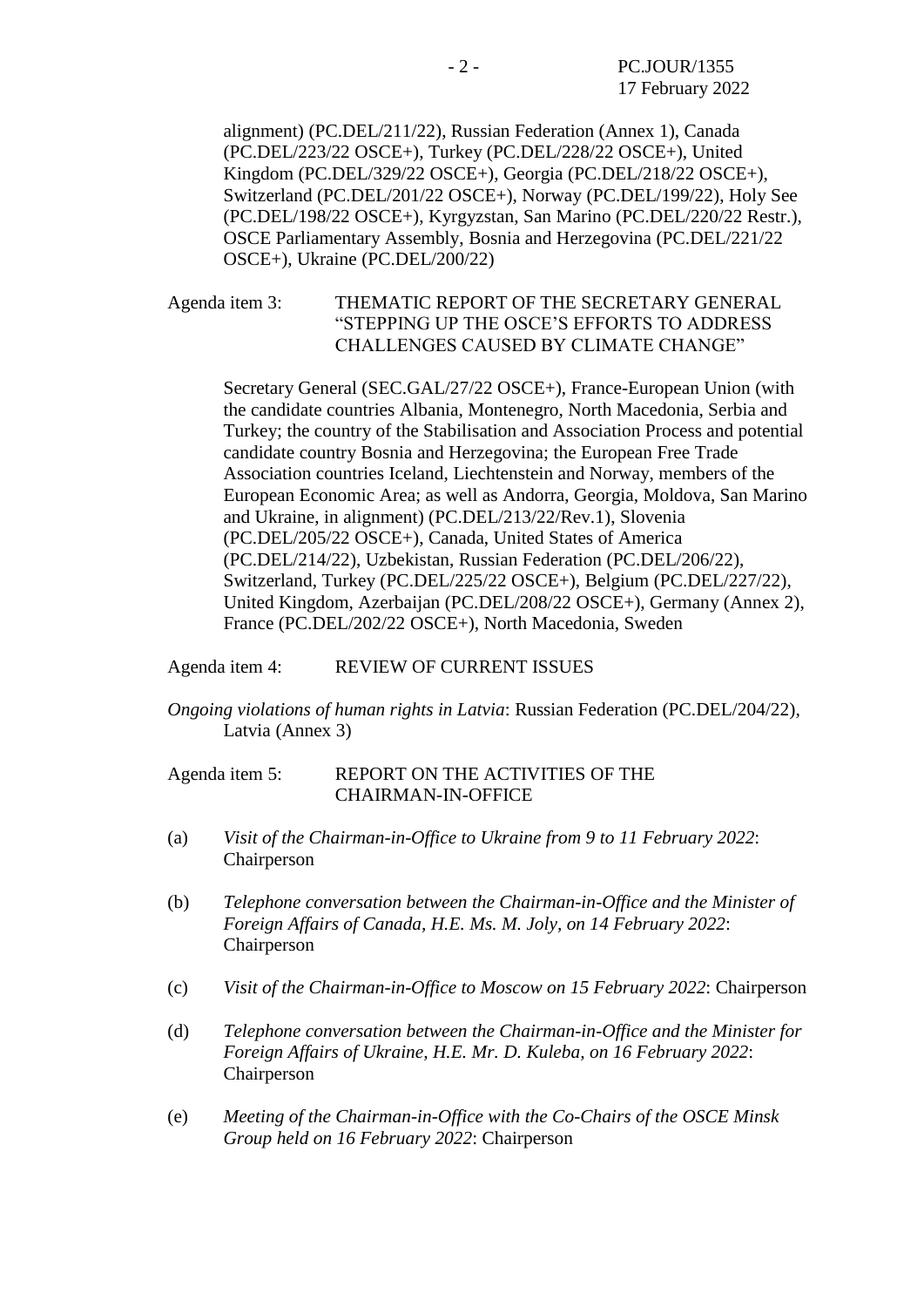- (f) *Participation of the Chairman-in-Office in the 21st Winter Meeting of the OSCE Parliamentary Assembly, to be held in Vienna and via video teleconference on 24 and 25 February 2022*: Chairperson
- (g) *Meeting requested by Lithuania, Latvia and Estonia under the Vienna Document, Chapter III, regarding unusual military activities, held on 14 February 2022 (CBM/LT/22/0004/F12/O)*: Chairperson
- (h) *Meeting requested by Ukraine under the Vienna Document, Chapter III, regarding unusual military activities, held on 15 February 2022 (CBM/UA/22/0017/F12/0)*: Chairperson
- (i) *84th (special) joint meeting of the Permanent Council and the Forum for Security Co-operation, held on 16 February 2022*: Chairperson
- (j) *First preparatory meeting for the 30th Economic and Environmental Forum on "Promoting security and stability in the OSCE area through sustainable economic recovery from the COVID-19 pandemic", held in Vienna and via video teleconference on 14 and 15 February 2022*: Chairperson
- (k) *Update on planned events in the human dimension in 2022*: Chairperson

Agenda item 6: REPORT OF THE SECRETARY GENERAL

- (a) *Letter from the Secretary General concerning early warning with regard to the situation in and around Ukraine and the wider region (SEC.GAL/25/22 Restr.)*: Secretary General, France-European Union (with the candidate countries Albania, Montenegro and North Macedonia; the European Free Trade Association countries Iceland, Liechtenstein and Norway, members of the European Economic Area; as well as Andorra, Georgia, Moldova and Ukraine, in alignment) (Annex 4), Ukraine (PC.DEL/229/22), Canada (Annex 5), United States of America (PC.DEL/215/22), Switzerland, United Kingdom (Annex 6), Russian Federation (Annex 7), Georgia (PC.DEL/219/22 OSCE+), Turkey (PC.DEL/226/22 OSCE+), Chairperson
- (b) *Letter from the Chairperson of the Permanent Council and the Secretary General on the situation concerning the OSCE field operations in Ukraine (SEC.GAL/24/22 Restr.)*: Secretary General

Agenda item 7: ANY OTHER BUSINESS

- (a) *Presidential election in France, to be held on 10 and 24 April 2022, and parliamentary elections in France, to be held on 12 and 19 June 2022*: France (PC.DEL/207/22 OSCE+)
- (b) *Presidential election and early parliamentary elections in Serbia, to be held on 3 March and 3 April 2022, respectively*: Serbia (PC.DEL/217/22 OSCE+)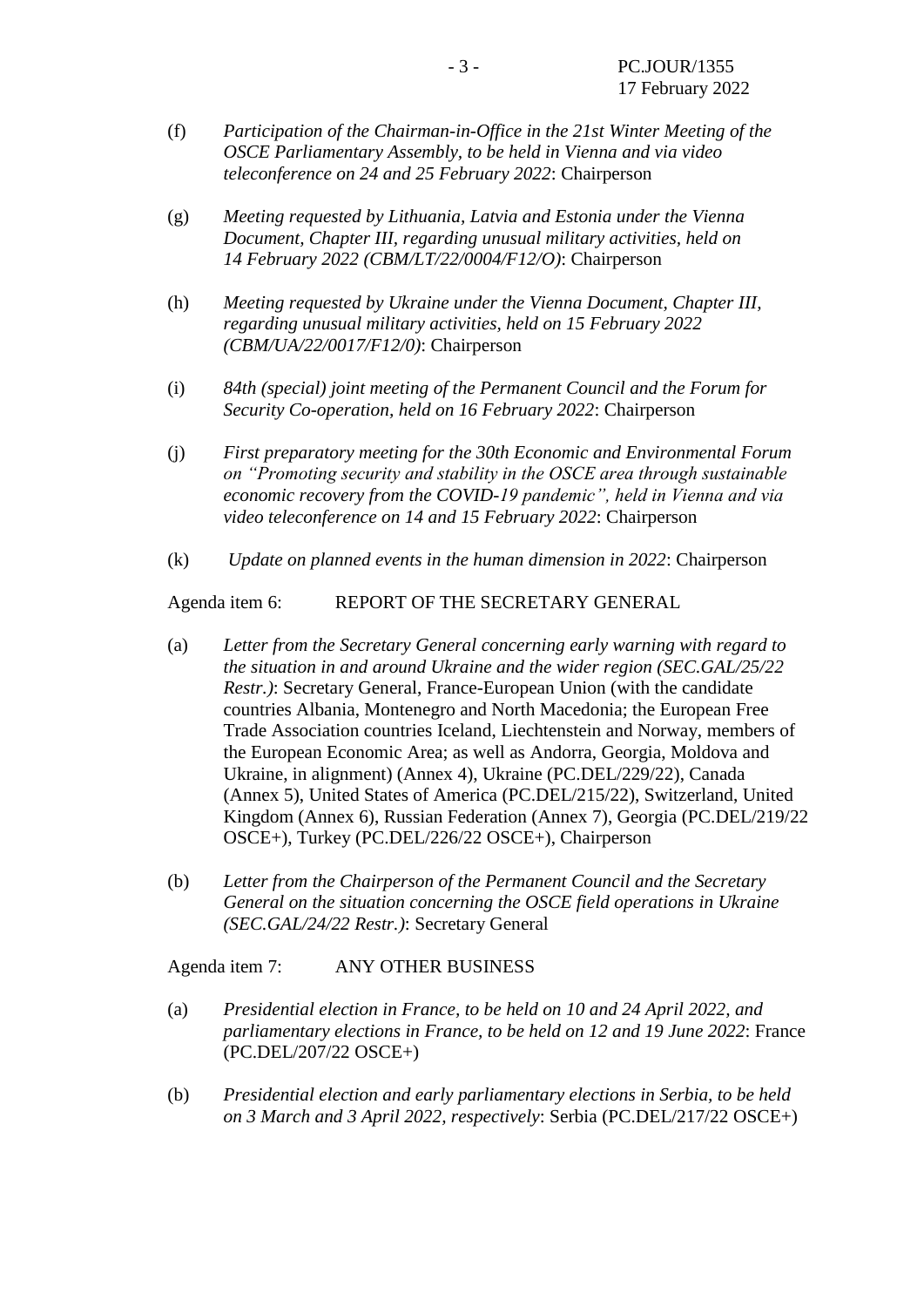# 4. Next meeting:

Thursday, 3 March 2022, at 10 a.m., in the Neuer Saal and via video teleconference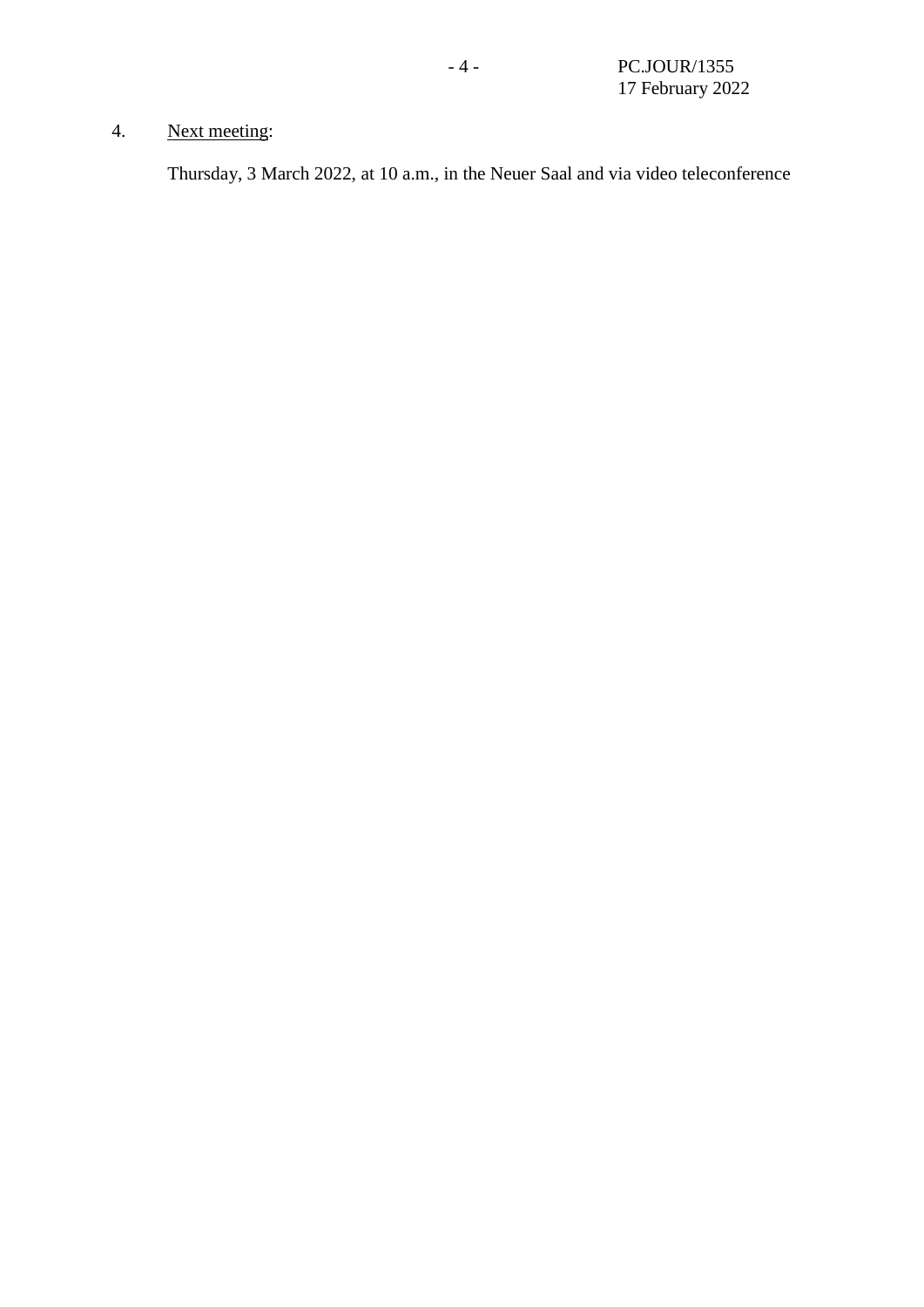

PC.JOUR/1355

ENGLISH Original: RUSSIAN

**1355th Plenary Meeting** PC Journal No. 1355, Agenda item 2

### **STATEMENT BY THE DELEGATION OF THE RUSSIAN FEDERATION**

Mr. Chairperson,

We welcome the distinguished Ambassadors Mikko Kinnunen and Yaşar Halit Çevik to our meeting. We listened with interest to the reports presented.

You are working in an extremely difficult information environment. It is full of disinformation and propaganda of an unprecedented nature that is being spread by a number of OSCE participating States. Let us recall how, at the instigation of the US Government, the myth about Russia's alleged "imminent invasion" has been hyped up recently. At first, it was April of last year, then August, later on November, mid-December, Catholic Christmas Eve, then Orthodox Christmas Eve, the opening day of the Beijing Olympics and so on. An exact date was also given this week: 16 February. Now, apparently, there will be new dates.

The "invasion", of course, did not take place. Even the leadership of Ukraine itself did not believe in it. President Zelenskyy demanded that proof be provided of the preparations for the "offensive" – as he emphasized in particular – "if there is any". Back in early November 2021, the Secretary of the National Security and Defence Council of Ukraine, Oleksii Danilov, called the reports of an invasion part of "information and psychological special operations". Ukrainian Defence Minister Oleksii Reznikov also saw no reason for alarm. Lastly, even the Security Service of Ukraine in its statement of 14 February called what was happening "[attempts to] systemically sow panic, spread fake information and distort the real state of affairs".

All this could not but fail to affect Ukraine's economy. According to estimates by Davyd Arakhamia, head of the ruling party's faction in the Ukrainian Parliament, this pre-war hysteria is costing the country 2 to 3 billion dollars a month. At the end of January, President Zelenskyy made a depressing assessment: the Ukrainian economy had already lost at least 12.5 billion US dollars as a result of the ratcheting up of tensions.

We note with regret that public officials and high-ranking politicians in the United States of America, the United Kingdom, Canada and a number of Western European countries have taken a very active part in the disinformation campaign aimed at warmongering. Following the evacuation and relocation of their embassy staff in Kyiv, they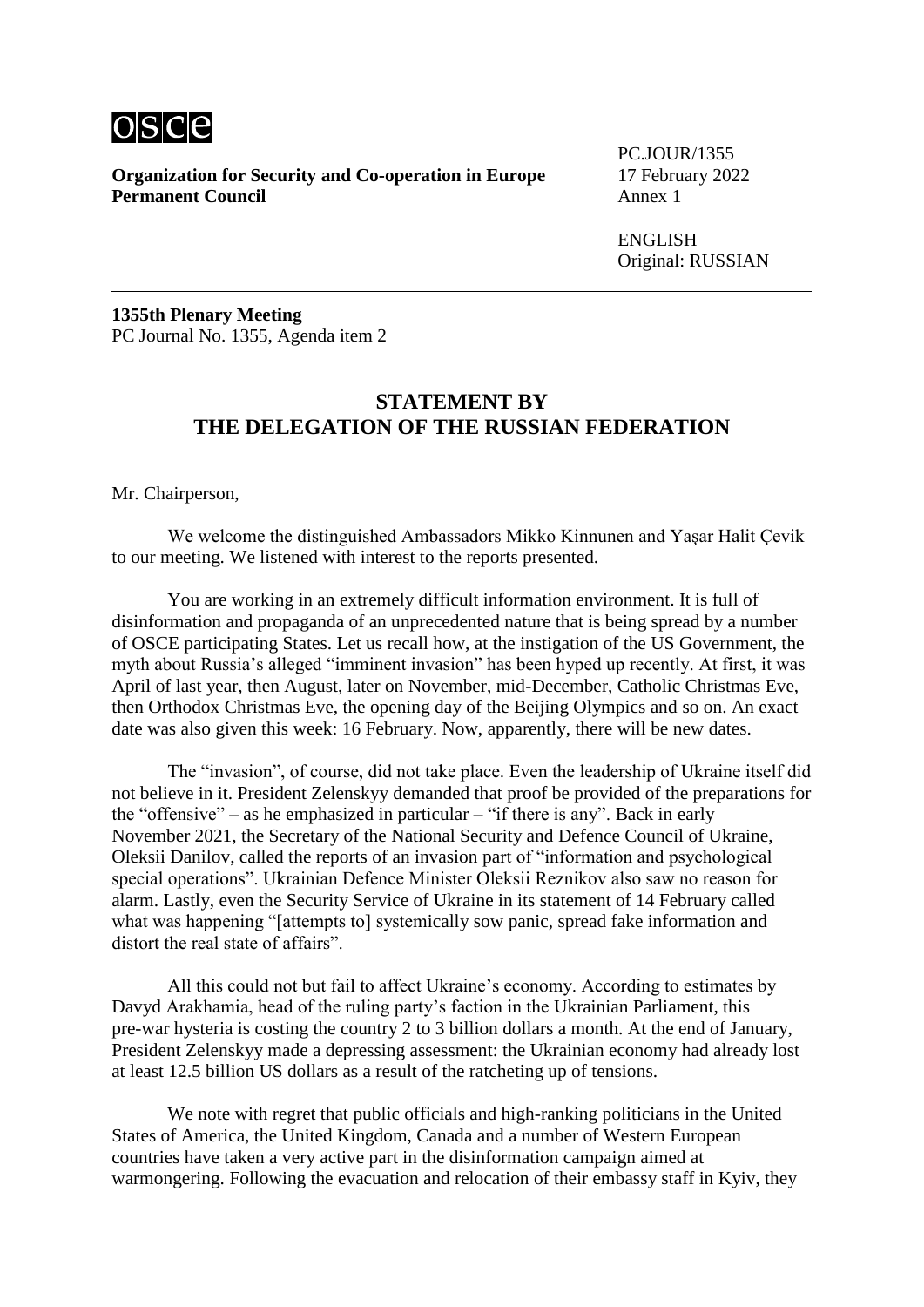urged their citizens to leave Ukraine immediately. Now, despite the fiasco in the propaganda about an "imminent invasion", the United States, for example, is hypocritically demanding some "proof" that "there will definitely be no such invasion". All this is akin to irresponsible "information terrorism", which seems designed to keep everyone in a state of extreme tension.

#### Mr. Çevik,

As you have already mentioned today, the situation has also affected the work of the OSCE Special Monitoring Mission to Ukraine (SMM). The authorities of a number of OSCE participating States have decided to withdraw their personnel from the Mission. This was done hastily and, as far as we understand, without prior consultation with the SMM leadership. This blow was evidently intended to sow panic also among the monitors themselves, rendering the Mission incapable of fully implementing its mandate. In any case, it has seriously damaged the reputation of the States that have tried to use our common Mission, the largest OSCE field operation in the pan-European space, for their own political purposes. One can easily ask whether a group of countries engaged in warmongering should be perceived as reliable partners when it comes to carrying out jointly agreed international tasks. The answer to the question of whether they are capable of making any constructive contribution to facilitating a settlement is also obvious.

We have carefully noted your assessment, Mr. Çevik, that there is no reason for an emergency evacuation of the SMM staff at this stage. We understand that the sudden difficulties encountered by the SMM are forcing it to take hasty measures to reorganize its staffing so as to ensure continuous monitoring and reporting activities.

Against this backdrop, some NATO member countries are impetuously militarizing Ukraine. Hundreds of tonnes of lethal weapons are being sent there. More than 40 aircraft with military cargo from the United States, the United Kingdom, Canada, Poland, Lithuania and so on have recently arrived in Kyiv and Lviv. Where will the Ukrainian military be firing these weapons? Is this what facilitating a peaceful, political and diplomatic settlement on the basis of the Minsk agreements looks like? After all, in accordance with paragraph 10 of the Package of Measures, foreign weapons and equipment should be withdrawn from the territory of Ukraine under monitoring of the OSCE rather than being sent there. If the Ukrainian Government has no aggressive plans regarding certain areas of Donbas, why bother with all this? Incidentally, where is the information on these shipments in the SMM reports? Or do such deliveries have no impact on the security situation?

As we can see from the Mission's reports, the situation at the line of contact remains tense. The ceasefire-strengthening measures of 22 July 2020, which were developed with the personal involvement of Mr. Çevik, continue to be blatantly violated. Since the start of this year, the SMM has already recorded some ten thousand violations. The regular shelling of towns in Donbas, which is inflicting immeasurable suffering on the civilian population, remains a sad fact of everyday life. According to the Donbas authorities, over the past 24 hours alone, 12 settlements have already been shelled with various types of weapons, including large-calibre ones. Speaking of which, when can we expect the latest thematic report by the SMM on civilian casualties and destruction?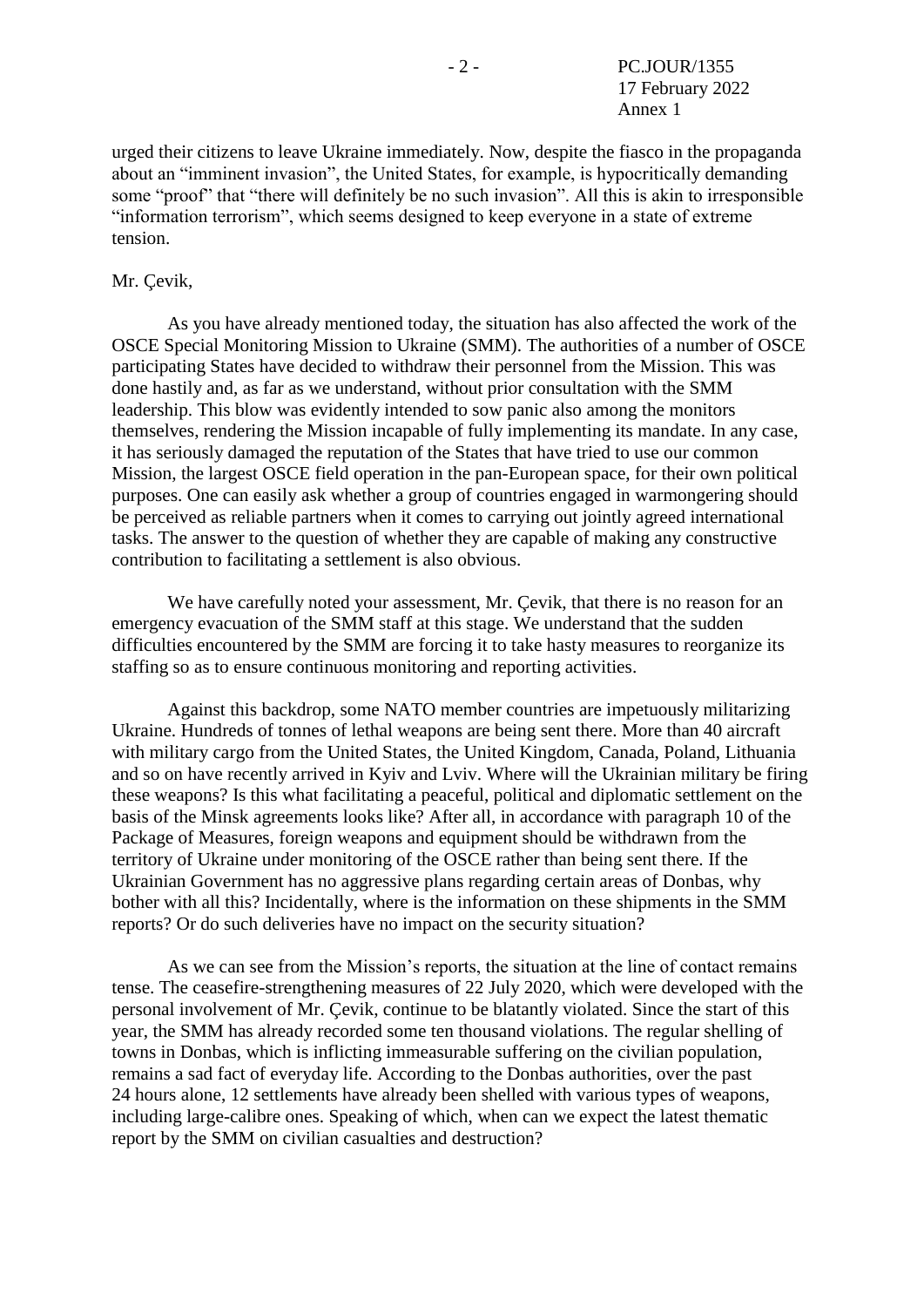The Mission notes the presence of military equipment in violation of the withdrawal lines. We call for increased monitoring of the situation at the line of contact, within the limits of the SMM's capabilities, in order to identify early signs of preparations for armed provocations. If the Mission does not have enough "manpower" to do this, Russia is ready to provide even more highly qualified candidates for responsible positions within the SMM.

We call attention to the Mission's regular reports about the fact that access for monitors to a number of areas near the line of contact is difficult because of the threat posed by mines. I should like to hear specifically as to where these areas are. If patrolling there is problematic, maximum use should be made of technical monitoring equipment.

It is important not to forget one of the main tasks of the SMM, namely to facilitate dialogue on the ground. I should like to hear a clear answer as to what the Mission is doing to help secure the release of Andrey Kosyak, the Luhansk representative to the Joint Centre for Control and Co-ordination who was abducted by Ukrainian security forces in a disengagement area on 13 October 2021. What is being done to restore the mechanism for providing security guarantees that was destroyed as a result of this kidnapping?

There should be no slackening of attention not only towards Donbas but also towards what is happening in the rest of Ukraine. We expect the Mission to provide high-quality monitoring and a comprehensive analysis of trends in the human rights sphere. In particular, we cannot turn a blind eye to discriminatory practices against the Russian-speaking population, national minorities and the Ukrainian Orthodox Church. The measures taken by the authorities to suppress dissent and the crackdown, including extrajudicially, on civil society organizations and the largest non-State media cannot be ignored.

Unfortunately, we continue to observe how the most inconvenient facts for the Ukrainian Government – such as manifestations of aggressive nationalism and anti-Semitism or decisions by the State authorities to purge the information space of undesirable media – are not reflected in the SMM's public daily reports. The tendency to put the SMM's observations on these topics in its weekly reports, to which the media and public do not have access, should be rectified.

#### Mr. Chairperson,

Today marks exactly seven years since the United Nations Security Council endorsed the Minsk Package of Measures in resolution 2202. The document itself, as you know, was signed on 12 February 2015 and entered into force on 15 February of the same year. No matter how much the current political leadership of Ukraine would like to simply rewrite the Package of Measures – for a number of years it has been calling for them to be "modernized", "adapted" or "corrected" – the approval of that document by the United Nations Security Council made it part of international law and subject to mandatory implementation as it stands.

Our French and German "Normandy format" partners, who, along with Russia, helped to draw up this comprehensive document for a settlement of the conflict between the Ukrainian Government and the authorities in Donetsk and Luhansk, acted as its guarantors and repeatedly stressed that there is no alternative to the Minsk agreements, the Package of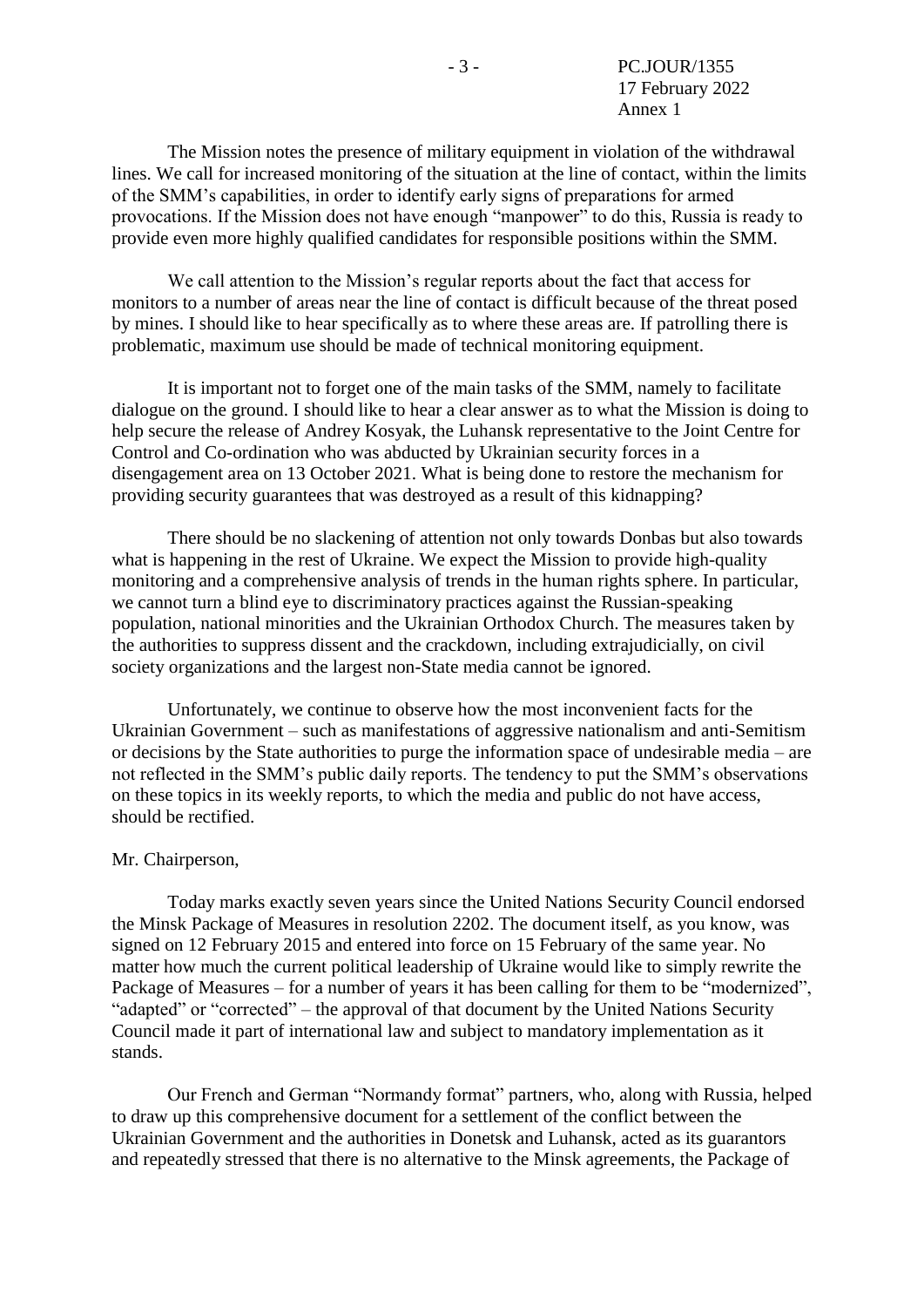Measures must be implemented. We are counting on a constructive contribution from the Normandy format to the Minsk implementation process.

By the way, a special meeting will be held today at the United Nations Security Council on the initiative of the Russian Federation to mark the anniversary of the signing of the Package of Measures. We believe it necessary to step up international efforts in support of a settlement based on that document.

#### Mr. Kinnunen,

After seven years, it is clear that none of the provisions of the Package of Measures has been fully implemented. Starting with the first point – a ceasefire. The root of the problem remains the same – the Ukrainian Government's systematic unwillingness to engage in direct dialogue with the plenipotentiary representatives of Donetsk and Luhansk in the Trilateral Contact Group (TCG) regarding the parameters for a settlement and the basis for a future peaceful existence within a single State. The recent statements by Ukrainian Foreign Minister Dmytro Kuleba confirm that the Ukrainian Government has no intention of doing this and is seeking to replace internal Ukrainian dialogue with some kind of "negotiations" with Russia. It is clear that the Ukrainian authorities have entrenched themselves in this position, not without the "prompting" of their external handlers.

Let us emphasize that Russia is ready to support any agreements that can be worked out between the representatives of the authorities in Kyiv and in certain areas of Donbas as part of the settlement process. We recall the contents of the minutes of the TCG meeting of 11 March 2020, in which the Head of the Office of the President of Ukraine, Andrii Yermak, confirmed in writing the Ukrainian Government's recognition of the authority of the current representatives of Donetsk and Luhansk in the TCG. I can show you that document – it says "agreed" in his handwriting and his signature is there. We will keep on calling for effective dialogue.

We note the absence of a public reaction of the OSCE to the statements by Ukraine's politico-military leadership about the sabotage of the Minsk agreements and the ceasefire-strengthening measures. We expect an unbiased approach from you, Mr. Kinnunen, in carrying out your activities and truly impartial efforts with the sole aim of getting the Ukrainian Government and the authorities in Donetsk and Luhansk to jointly implement the Package of Measures as soon as possible.

So far, there has been no progress in the political sphere, including in terms of implementing the recommendations to agree on all the legal aspects of a special status for Donbas, which the Normandy Four summit of 9 December 2019 addressed to the TCG. On the contrary, Ukrainian Foreign Minister Kuleba has stressed time and again in recent weeks that Donbas would not receive any special status. The Ukrainian Government is ignoring its commitments to carry out constitutional reform, hold an amnesty, organize local elections in consultation with and upon agreement by representatives of Donbas, guarantee linguistic and cultural rights and so on. There has also been zero progress as regards incorporating the "Steinmeier formula" (on the procedure for giving effect to a law on special status) into Ukrainian legislation. Mr. Kinnunen, what is being done specifically in order to find a way out of the impasse in resolving the political issues?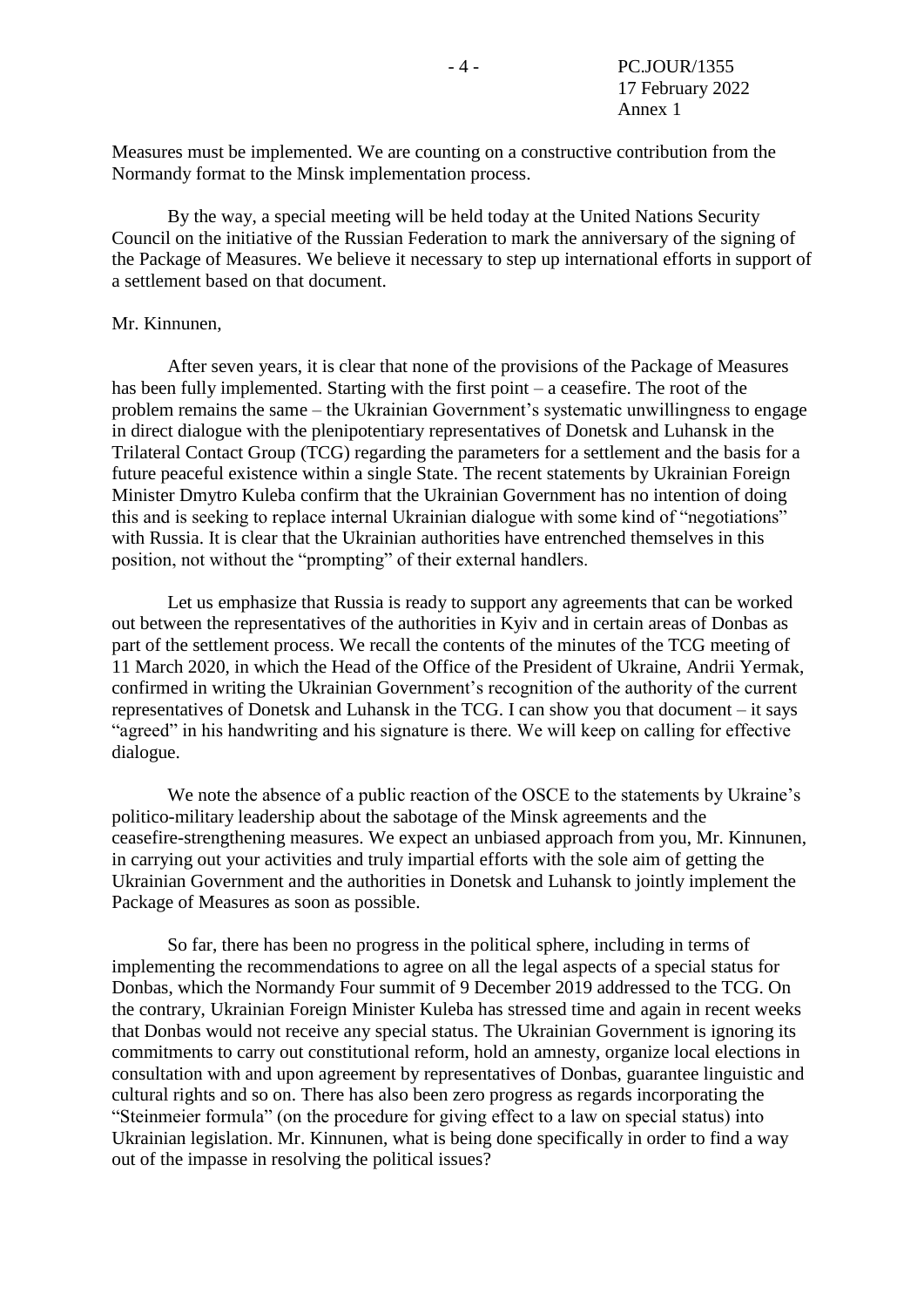We emphasize that the delegation of Ukraine to the TCG has still not responded to the action plan for implementing the Minsk agreements that was submitted by the representatives of Donetsk and Luhansk as far back as October 2020. Furthermore, while proposing to revisit the draft law on a special status, the Ukrainian Government continues to refuse to provide any comments on the amendments to this draft law proposed by the representatives of Donetsk and Luhansk in the TCG back in May 2020. The latter is an example of how the Ukrainian Government is simply pretending to take a constructive approach to work in the TCG.

Urgent attention needs to be paid to resolving socio-economic and humanitarian issues in the interests of the population of Donbas. The socio-economic blockade of the region, imposed by the Ukrainian Government in violation of paragraph 8 of the Package of Measures, remains in force. Mr. Kinnunen, what is the likelihood, in your view, of the Ukrainian Government lifting this blockade and what is being done to that end in the Economic Working Group and by you personally?

#### Mr. Kinnunen,

You mentioned the Russian State Duma. As you know, any appeals by the State Duma to the President of the Russian Federation, including the resolution you mentioned calling for recognition of the republics proclaimed by the people of Donbas, are subject to consideration by the President of the Russian Federation. However, the adoption of such a resolution, unlike a legislative act, does not mean the adoption of a legally binding decision on the issue. The final decision will be taken by the President of the Russian Federation.

This appeal does not have any consequences for the further work of the TCG, whose task it is to assist the Ukrainian side in the peaceful settlement of the conflict in Donbas "in consultation with and upon agreement by representatives of certain areas of the Donetsk and Luhansk regions" in accordance with the Minsk agreements. This initiative of the State Duma of the Russian Federation has nothing to do with and in no way affects the obligations of Ukraine and certain areas of the Donetsk and Luhansk regions under the Minsk agreements, nor the possibility of them fulfilling these obligations. Nor does this appeal in any way affect the work of the Russian delegation in the TCG, unlike the requirement of paragraph 4 of Verkhovna Rada Resolution No. 795-IX of 15 July 2020, which expressly prohibits the Ukrainian delegation from conducting negotiations to reach agreement on the holding of early local elections under the conditions provided for in the Minsk agreements.

On 15 February this year, the President of the Russian Federation, Vladimir Putin, after receiving the appeal in question, stated the need to intensify work on the settlement of the conflict in Donbas in view of the not fully realized opportunities to implement the Minsk agreements.

It is important to ensure the conditions for and facilitate direct dialogue between the Ukrainian Government and the representatives of Donetsk and Luhansk. You, distinguished Ambassadors Kinnunen and Çevik, have a major role to play in implementing these provisions of the Package of Measures. It is necessary to visit the region regularly, establish contact with representatives of local authorities on both sides of the line of contact and receive first-hand information.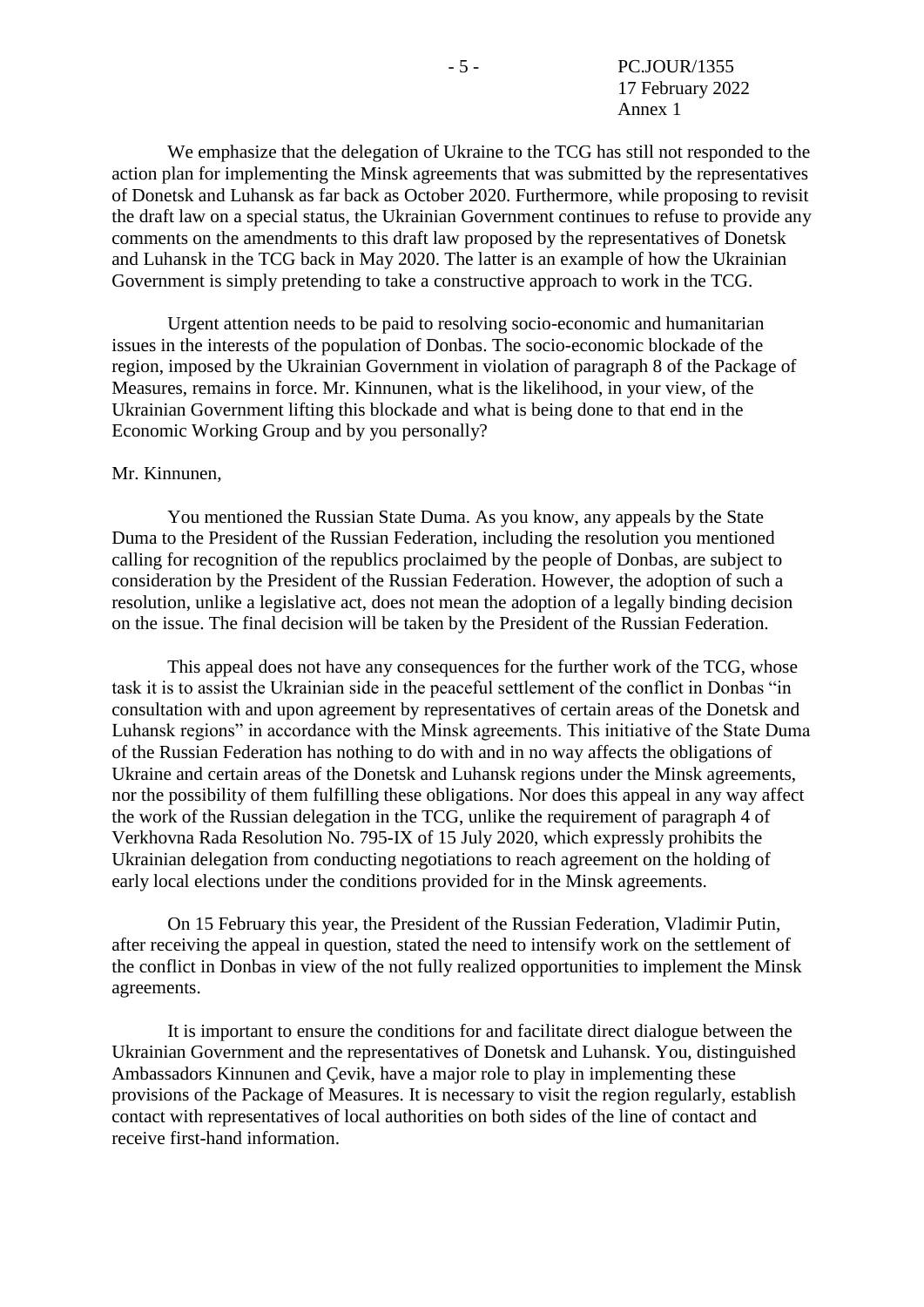You are working, as already mentioned, in an extremely difficult environment. In the current circumstances, it is becoming clear that Ukraine's external handlers want to rekindle the armed conflict in the country at any price and by any means and perpetuate the instability near Russia's borders. NATO countries are deliberately supporting the hotheads in Kyiv, who advocate a military solution to the conflict in eastern Ukraine under the slogan of confronting some imaginary "Russian aggression". There are also other objectives – to divert attention from the Ukrainian Government's sabotage of the Minsk agreements, to pave the way for the intensified military assimilation of Ukraine by the countries of the North Atlantic Alliance and, lastly, to switch attention from the need to discuss no less urgent broader issues regarding ways of strengthening security in the Euro-Atlantic area.

The conflict in eastern Ukraine can and must be stopped through the implementation in good faith of all the provisions of the Package of Measures as the sole framework for achieving sustainable peace. Strong signals need to be sent to the Ukrainian Government concerning the necessity of returning to the logic of that document. Attempts by the foreign sponsors of the current Ukrainian authorities to try to justify sabotaging the Minsk agreements are harmful and dangerous for the whole settlement process.

In closing, allow me to wish you, distinguished Ambassadors Kinnunen and Çevik, and all your staff the best of health and the much-needed success in your work.

I request, Mr. Chairperson, that this statement be attached to the journal of today's meeting of the Permanent Council.

Thank you for your attention.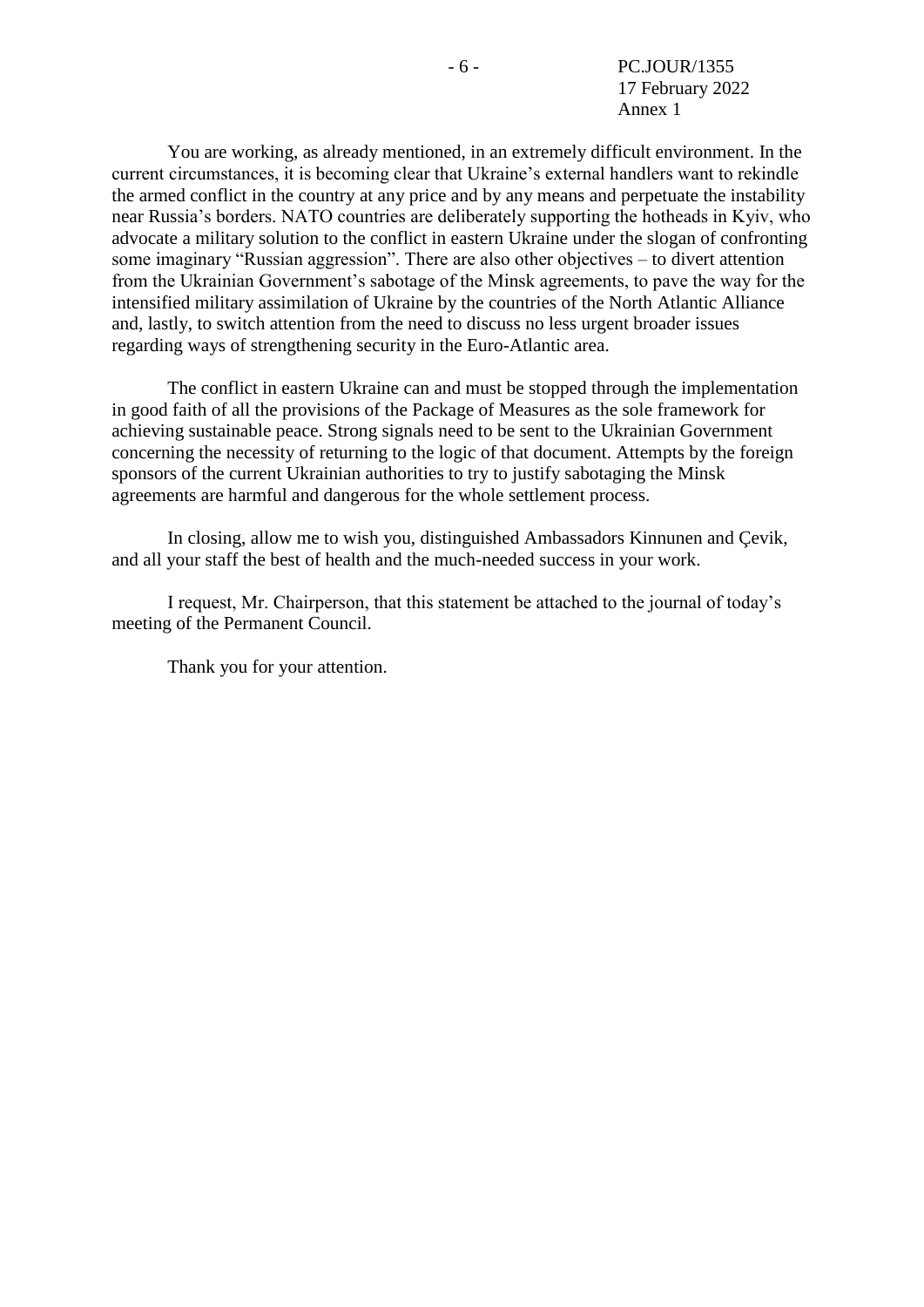

PC.JOUR/1355

ENGLISH Original: GERMAN

**1355th Plenary Meeting** PC Journal No. 1355, Agenda item 3

### **STATEMENT BY THE DELEGATION OF GERMANY**

Mr. Chairperson,

Germany fully endorses the statement by the European Union. I should like to add the following from a national perspective.

Madam Secretary General,

Thank you very much for your report today. We share your assessment of the many risks and threats that climate change poses to our societies, our economies and our common security.

It is only together and by making every effort that we will be able to tackle climate change and its impacts. International climate protection is therefore a top priority for the new Federal Government. During our G7 Presidency, and also at the Munich Security Conference starting tomorrow, the climate crisis and our responses to it will take centre stage.

In our view, joint action to deal with the consequences of climate change also offers a wide range of opportunities and new economic possibilities. We should also use the recovery from the COVID-19 pandemic as an opportunity to make our economies more sustainable and climate-neutral, above all through innovative, green technologies. At this point, we should also like to thank you, Mr. Chairperson, for the fact that the Polish Chairmanship also attaches great importance to this crucial topic.

With its comprehensive concept of security, the OSCE is an important forum when it comes to the complex impacts of climate change on our security. Climate change will further increase the prevalence of extreme weather events and droughts and resource scarcity. We must prepare ourselves for these challenges and overcome them together. After all, these phenomena have the potential to intensify crisis-like developments and ultimately trigger new conflicts. Germany will again host the high-level Berlin Climate and Security Conference on this topic later this year.

Within the OSCE, we see great potential to further expand the existing excellent initiatives and projects on climate protection and climate and security. We therefore very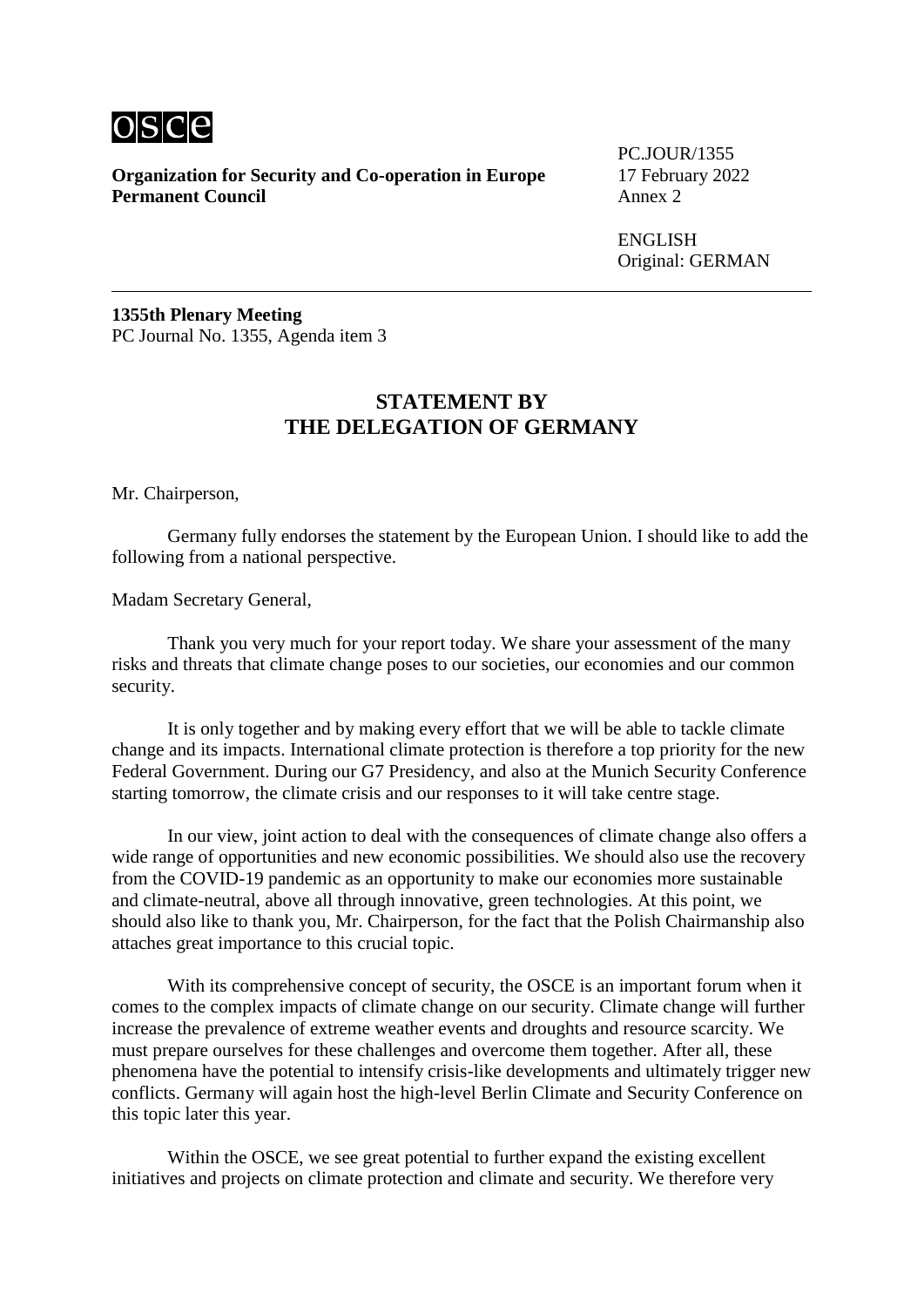much welcome the fact that you, Madam Secretary General, will be hosting a high-level OSCE climate conference at the end of March. There, we will be able to discuss how we will jointly implement in concrete terms the landmark decision of the Ministerial Council in Stockholm in order to achieve tangible progress in dealing with the manifold consequences of climate change.

Thank you.

Mr. Chairperson, I ask that you attach this statement to the journal of the day.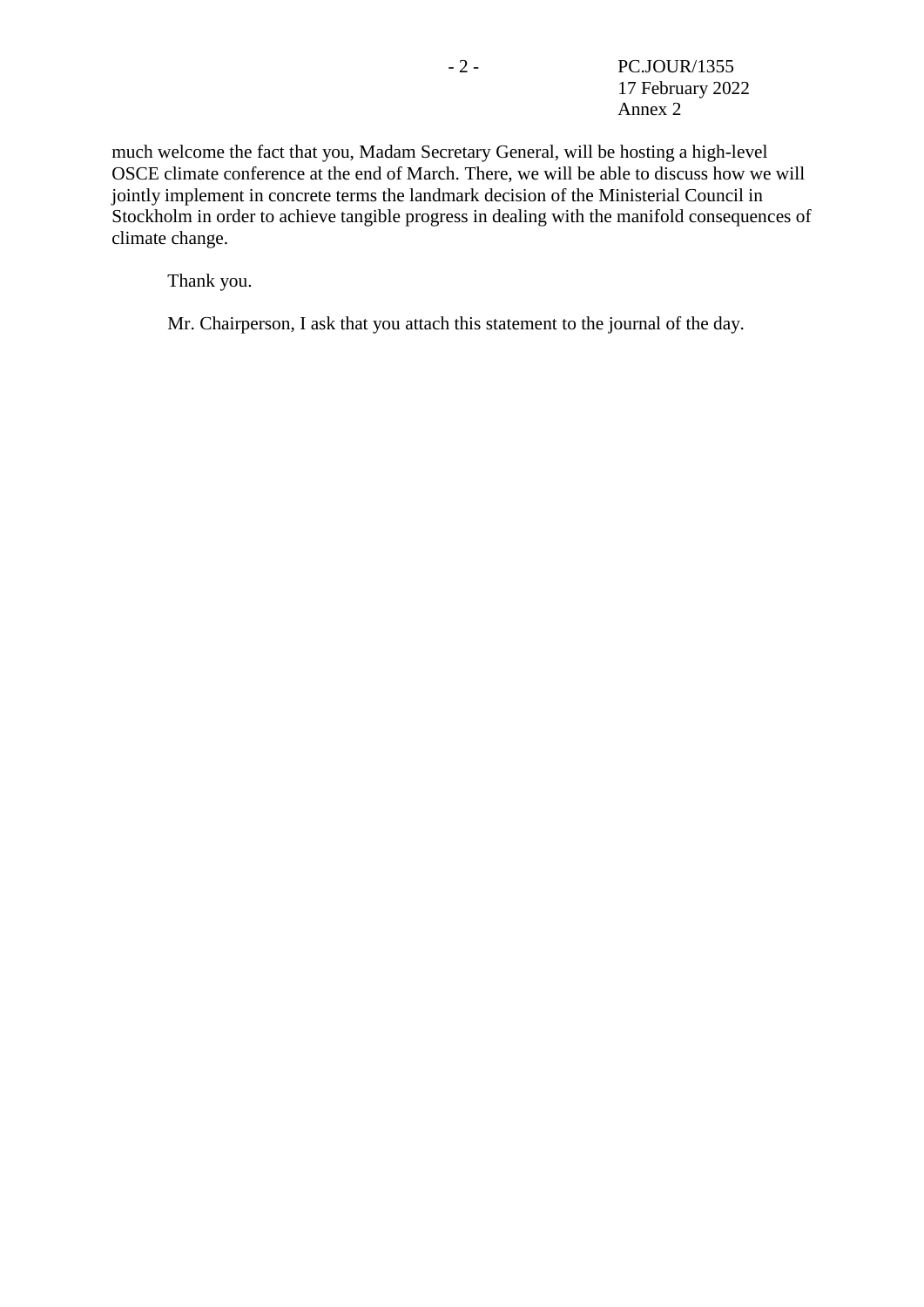

PC.JOUR/1355

Original: ENGLISH

**1355th Plenary Meeting** PC Journal No. 1355, Agenda item 4

## **STATEMENT BY THE DELEGATION OF LATVIA**

Mr. Chairperson,

Latvia constantly seeks to improve and develop, not least in the application of human rights standards and the implementation of our international human rights commitments. One way of doing this is by complying with the decisions of international human rights courts.

Let us take a look at the human rights situation in Latvia today.

Not only are freedom of the media and media plurality flourishing in Latvia: Latvia has also become a refuge for journalists, other media workers and entire media outlets from Russia and Belarus, where the space for civil society is shrinking if not already destroyed altogether.

The right to due process is guaranteed to each and every one in Latvia, including access to independent judicial review – in contrast to Russia, where we are seeing yet another politically motivated trial begin against Alexei Navalny, to cite just one example.

Latvia provides State-funded education in seven minority languages.

By the time of the collapse of the USSR – which was one of the most positive developments of the twentieth century – the composition of our country's population had changed drastically owing to the thousands of people who were relocated to occupied Latvia from Soviet Russia and other territories of the Soviet Union to take the place of thousands deported to Siberia and killed by the totalitarian regimes, including the Communist genocide. However, the integration of national minorities in Latvian society has been so successful since independence that the Office of the OSCE High Commissioner on National Minorities regularly asks Latvia to share its experience and good practices with other OSCE participating States. The only tensions in Latvian society remain those fuelled by Russia itself through its proxies, such as Mr. Alexander Gaponenko, mentioned in Russia's statement just now.

Mr. Gaponenko has been convicted under the Latvian Criminal Law's articles on actions promoting the overthrow of the State authority, co-operation with a foreign State to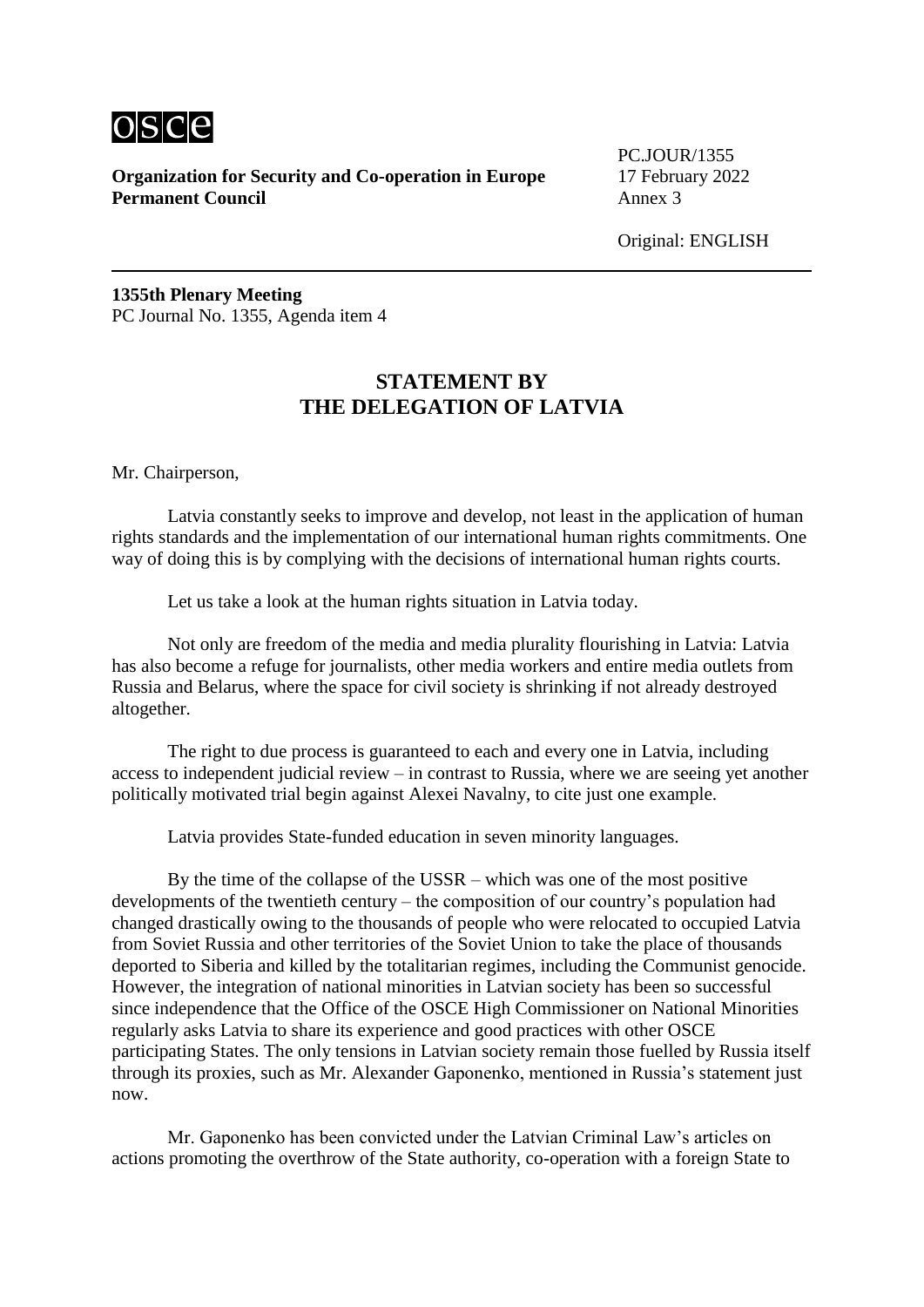that end, and actions aimed at inciting national and ethnic hatred. His sentence does not entail deprivation of liberty.

The right to due process still remains available to him, as it does to everyone else in Latvia. Claiming otherwise would be casting doubt on the independence of the judiciary in Latvia. It would be a very serious allegation – raised, incidentally, only by Russia. Besides, such allegations by Russia have of late been concerned mostly with hate speech cases.

To continue with the positive developments in human rights in Latvia: only this month, following a ruling by the Constitutional Court last year, a draft law on civil unions was presented by the Ministry of Justice. The adoption of this law would allow all couples to register their relationship in line with our Constitution's provisions for the protection of all families.

This is a genuine breakthrough for human rights in Latvia regarding one of the very few remaining issues in that area that we had yet to resolve. In Russia, on the other hand, the Ministry of Justice requested, on 8 February, the dissolution of the Russian LGBT Network.

These contrasting examples highlight how it is important to respect the Constitution in its entirety, not merely selected articles – such as, the article about the duration of the President's term in office.

To conclude, every single State in the OSCE area has aspects in its human rights record on which it can improve. I very much hope that, like Latvia, the other OSCE participating States are striving daily to become a better place for all people to live in and prosper, regardless of their gender, nationality, citizenship, religion, belief or social or any other status or group they belong to, and to ensure a society in which freedom of expression is guaranteed while leaving no room for hate speech.

Incidentally, in Latvia anyone may play Minecraft, be it teenagers or adults, whereas in Russia a 16-year-old boy was recently sentenced to five years' imprisonment for playing that video game.

Thank you, Mr. Chairperson.

I kindly ask that this statement be attached to the journal of the day.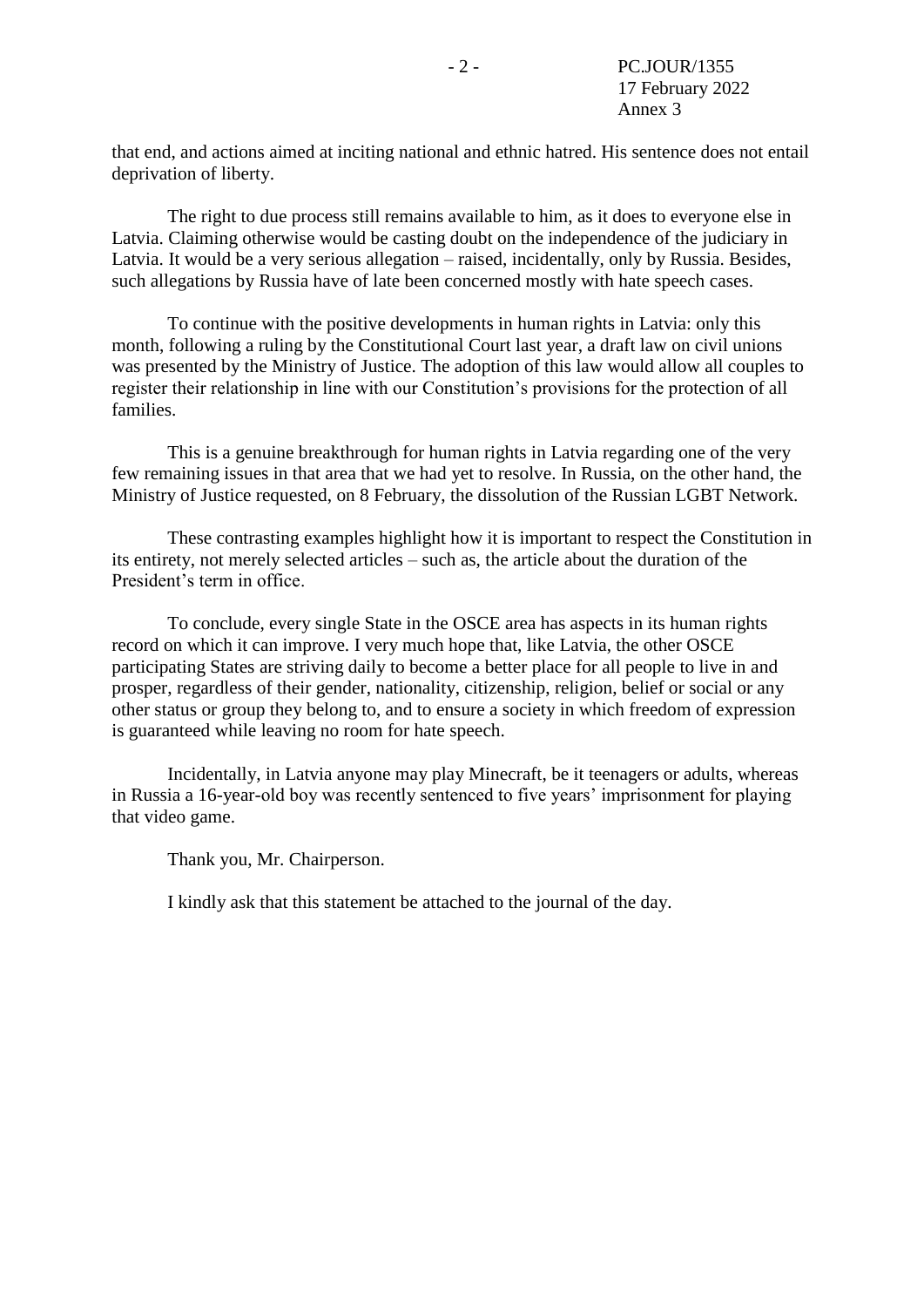

PC.JOUR/1355

Original: ENGLISH

**1355th Plenary Meeting** PC Journal No. 1355, Agenda item 6(a)

## **STATEMENT BY THE REPRESENTATIVE OF THE EUROPEAN UNION**

The delegation of France, in its capacity as EU Presidency, passed the floor to the representative of the European Union, who delivered the following statement:

We thank the OSCE Secretary General for giving early warning on the risk of further escalation of the already dire security situation with regard to Ukraine. This action is in line with the tasking of Vilnius Ministerial Council Decision No. 3/11 on elements of the conflict cycle.

We echo the call of the Secretary General for de-escalation and for full respect of the OSCE principles and commitments that underpin European security, including those enshrined in the Helsinki Final Act.

The European Union strongly believes that dialogue is the key path to strengthening our comprehensive security and safeguarding peace and stability in the OSCE area. We again call on Russia to immediately de-escalate, to abide by international law and to engage constructively and in good faith in dialogue through the established international mechanisms, including within the OSCE.

In this context, we regret that Russia did not attend the meeting organized under the risk reduction mechanism of the Vienna Document on Tuesday regarding unusual military activities of the Russian Federation. This is not in line with Russia's commitments in the politico-military area and it does not dispel the raised concerns of Ukraine and many other participating States. We take note of the statements by Russian authorities that some of the Russian troops currently deployed at Ukraine's borders and in the illegally annexed Crimean peninsula should be returning to their bases. We will continue to closely monitor developments on the ground in this regard.

We stand ready to make full use of all available tools, procedures and mechanisms within the OSCE, including the Renewed OSCE European Security Dialogue, and we call on other participating States to do the same.

Finally, the European Union underlines the high value of the Special Monitoring Mission to Ukraine in observing and reporting facts on the ground to the international community and as an active part of the OSCE crisis management structures.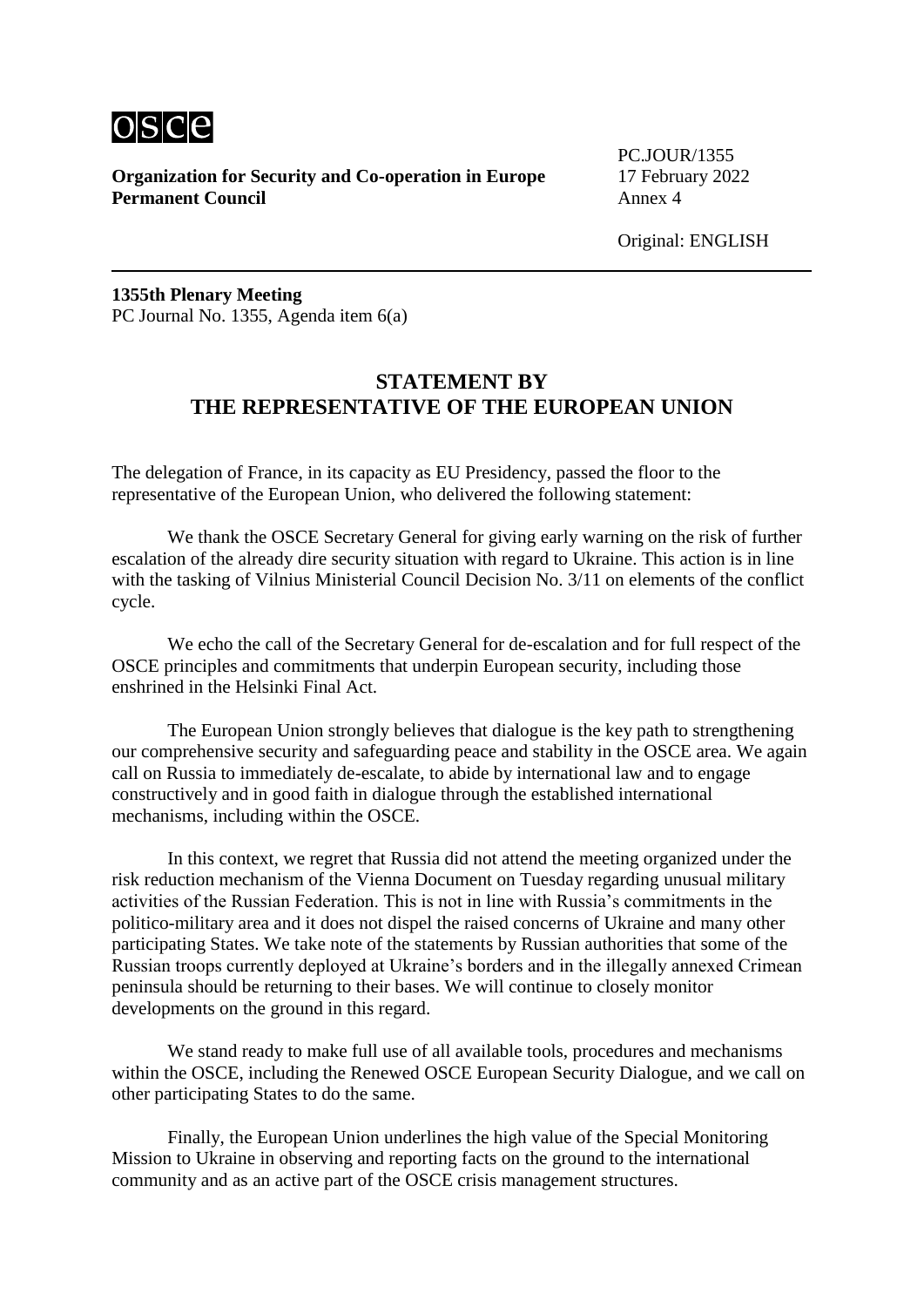<span id="page-15-0"></span>- 2 - PC.JOUR/1355 17 February 2022 Annex 4

The candidate countries the Republic of North Macedonia<sup>[1](#page-15-0)</sup>, Montenegro<sup>1</sup> and Albania<sup>[1](#page-15-0)</sup>, the EFTA countries Iceland, Liechtenstein and Norway, members of the European Economic Area, as well as Ukraine, the Republic of Moldova, Georgia and Andorra align themselves with this statement.

1

<sup>1</sup> The Republic of North Macedonia, Montenegro and Albania continue to be part of the Stabilisation and Association Process.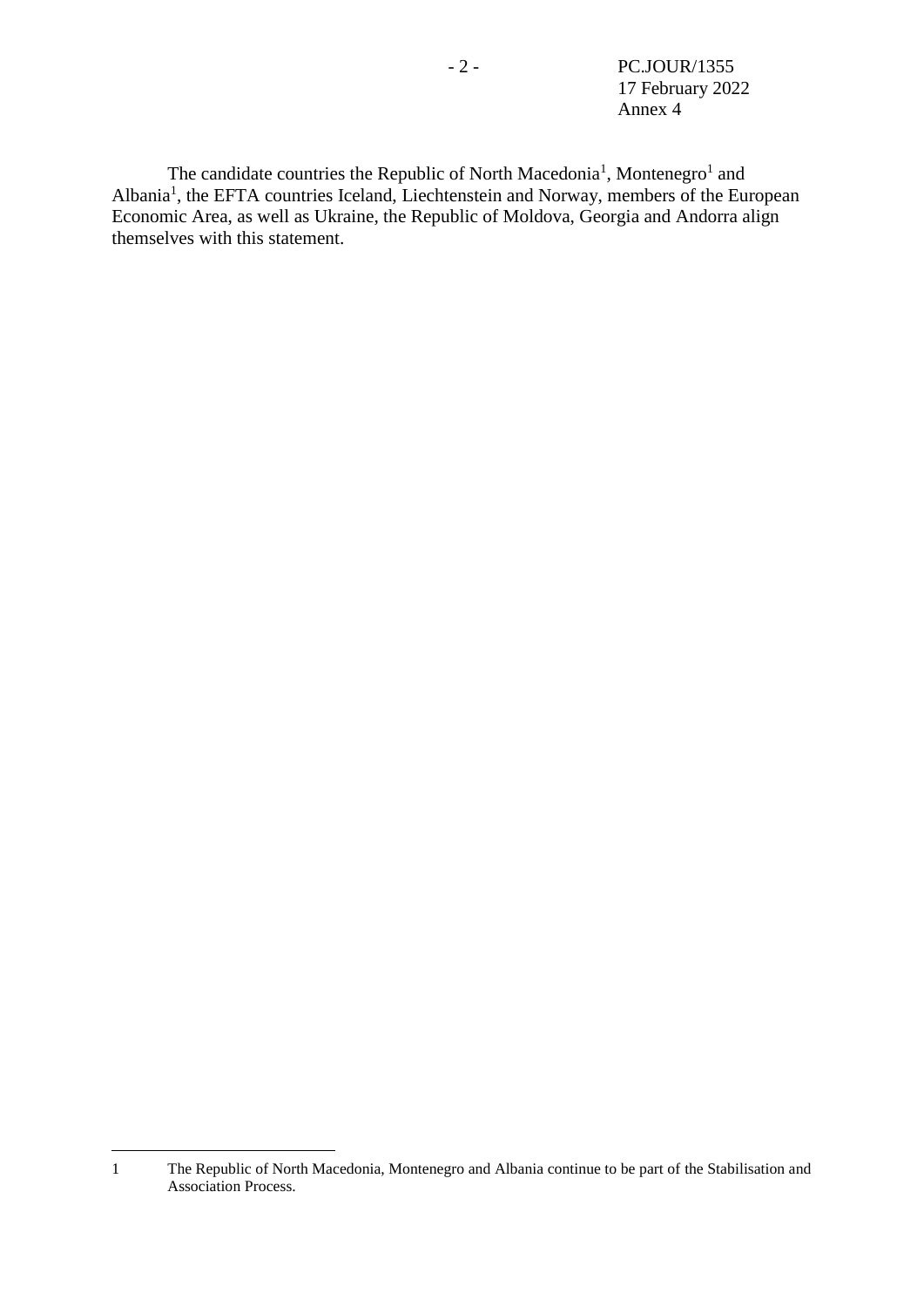

PC.JOUR/1355

Original: ENGLISH

**1355th Plenary Meeting** PC Journal No. 1355, Agenda item 6(a)

## **STATEMENT BY THE DELEGATION OF CANADA**

Thank you very much, Mr. Chairperson,

I would like to thank the Secretary General for her letter this week, drawing the Permanent Council's attention to "emerging tensions that bear the risk of escalation, exacerbating the crisis, and potentially leading to further conflict, in and around Ukraine and the wider region".

Secretary General,

As we have said many times, including in our earlier statement during the main item of today's Permanent Council meeting, we are concerned that the present situation could lead to severe negative consequences for the security of Ukraine, and throughout the Black Sea region, with potential impacts across the entire OSCE area. We strongly support the Secretariat's use of all relevant tools in the OSCE's toolbox, and we echo your calls for de-escalation, and for all participating States to use the OSCE's tools of dialogue and risk reduction, rather than resorting to military-technical threats.

As part of the early warning tools of the OSCE, we fully support the actions taken both by Ukraine and by Lithuania, Latvia and Estonia, to invoke Chapter III of the Vienna Document. We appreciate their constructive efforts to seek further information about unusual military activities in neighbouring States, specifically to obtain clarity on the scope and scale of these movements, as well as their strategic intent. Answers to these questions would serve to increase transparency, strengthen confidence and security, and help to de-escalate the current situation. The Vienna Document remains the bedrock of the OSCE's confidence- and security-building measures toolbox and we call on all participating States to participate in good faith in all aspects of the Vienna Document, and any other elements of the OSCE's toolbox, in line with their intent of restoring confidence, building trust and reducing military risks.

Thank you.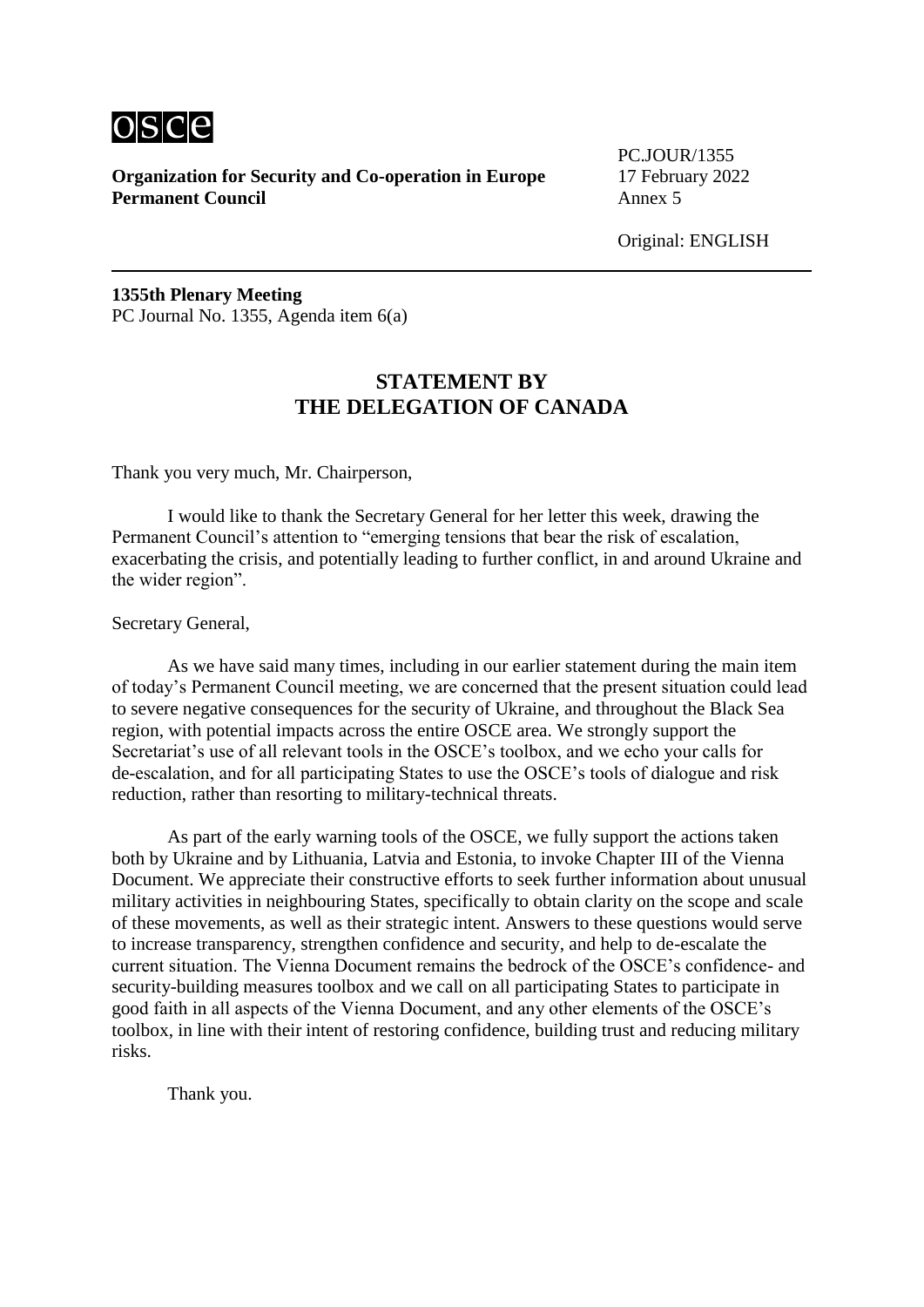

PC.JOUR/1355

Original: ENGLISH

**1355th Plenary Meeting** PC Journal No. 1355, Agenda item 6(a)

## **STATEMENT BY THE DELEGATION OF THE UNITED KINGDOM**

Thank you, Mr Chairperson.

I would like to thank the Secretary General for drawing the Permanent Council's attention to "emerging tensions that bear the risk of escalation, exacerbating the crisis, and potentially leading to further conflict, in and around Ukraine and the wider region" and thus providing early warning. This is a responsible use of the Secretary General's mandate, entrusted by all of us in Ministerial Council Decision No. 3/11.

Early warning requires early action and we fully support the Secretary General's call on participating States to make use of all available tools and mechanisms in the OSCE to help de-escalate the situation. We are also grateful for your offer Secretary General to engage with relevant participating States to explore timely and effective responses.

In your letter, you referred to two invocations of Chapter III of the Vienna Document this week, in which Lithuania, Estonia and Latvia and Ukraine have sought explanations from Belarus and Russia respectively for their unusual military activity. It is incumbent on all participating States to engage in these confidence- and security-building measures and provide the necessary transparency to address legitimate concerns raised by other participating States. We engaged in the meetings earlier this week including asking specific questions (and yesterday specific comments). So far, the answers we have received are unsatisfactory. We urge Russia to participate in tomorrow's meeting.

As well as the scope to enhance transparency provided through the risk reduction mechanisms of the Vienna Document, the OSCE can also provide an important platform for dialogue to help de-escalate tensions. It remains the appropriate, and importantly an inclusive and equal platform, for discussions on European security. In this regard, we fully support the Polish Chairmanship's initiative to launch the Renewed OSCE European Security Dialogue. This dialogue should be based on the OSCE principles and commitments which all of us have freely signed up to and which, if implemented in full, further enhance the security of us all.

Diplomacy and de-escalation are the only rational way out of this unprecedented challenge to European security.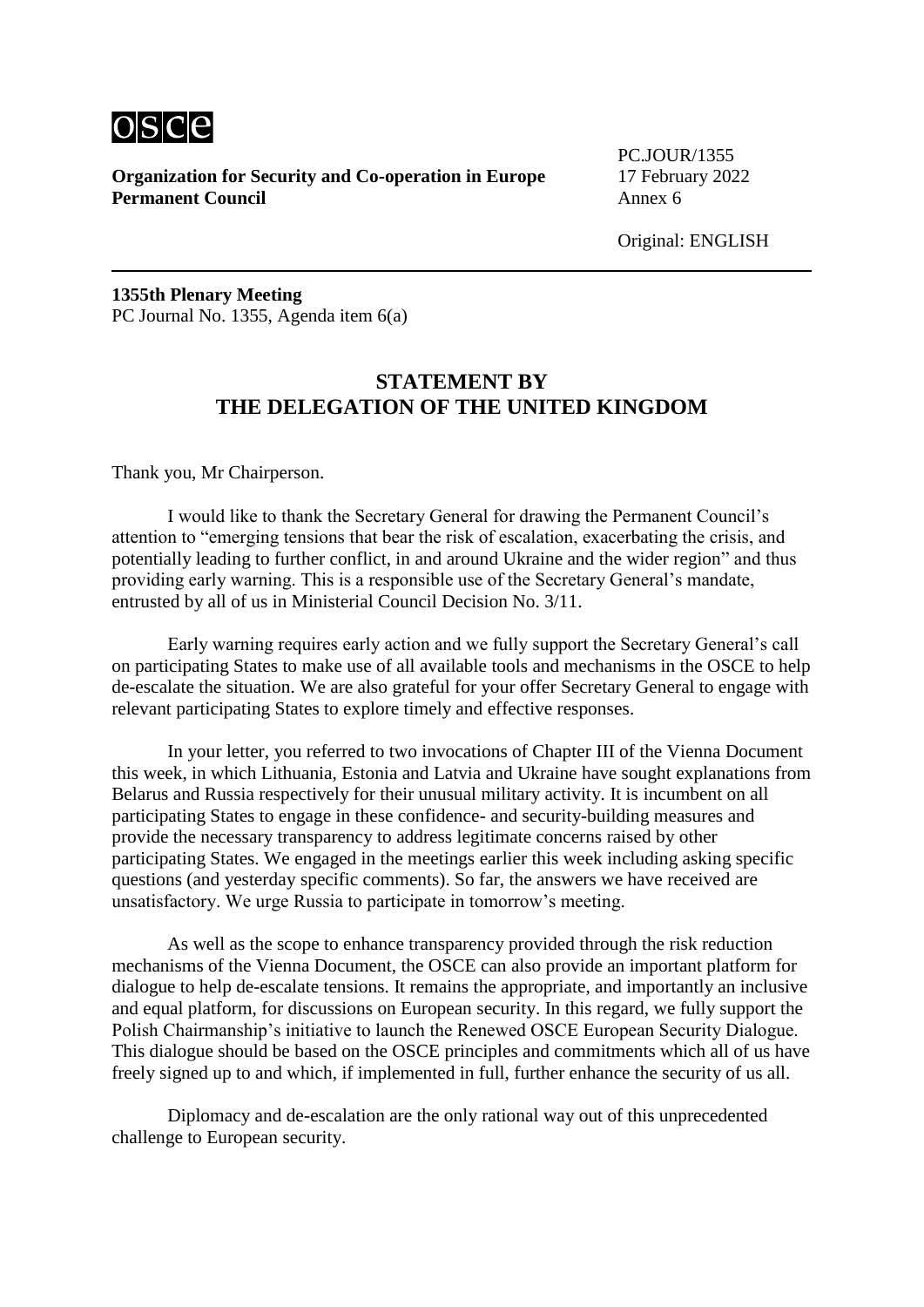Mr. Chairperson, in addition to our discussion of the Secretary General's letter, I think it is worth reflecting again on our Permanent Council discussion this morning.

The reports from Ambassadors Kinnunen and Çevik made clear how fragile the security situation in the Russian-instigated conflict in eastern Ukraine is. Moreover, I and many others again highlighted Russia's unprecedented, unprovoked and unjustified military build-up on Ukraine's borders and in illegally annexed Crimea.

On this point, the United Kingdom remains firm and clear. We are open to dialogue with Russia but it is incumbent on Russia to urgently de-escalate the situation it has created. Any further Russian military incursion into Ukraine would be a strategic mistake and incur massive costs to Russia, including through co-ordinated sanctions.

I request that this statement be attached to the journal of the day.